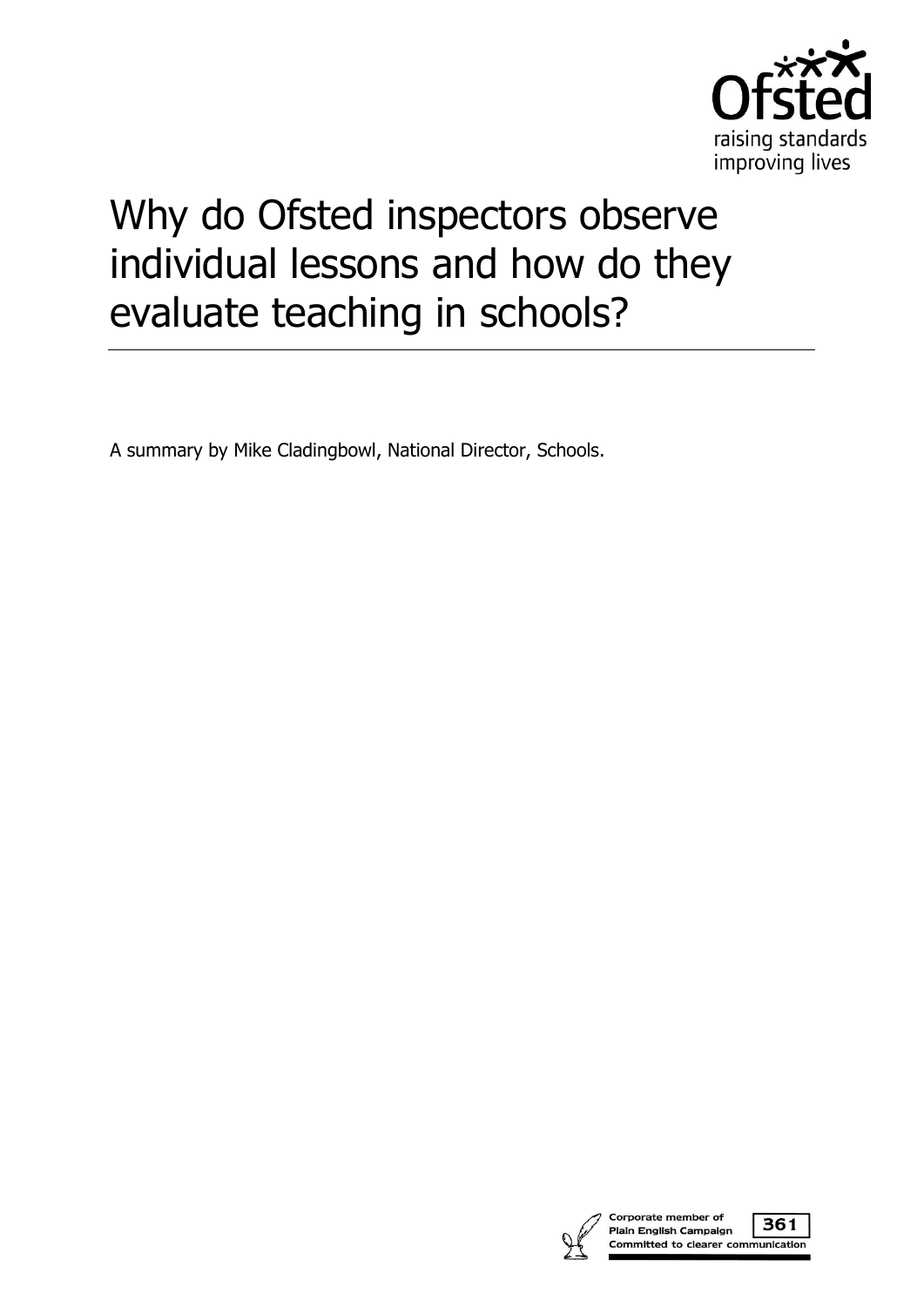

There are many misconceptions about why, and how, inspectors observe and gather evidence about teaching, and how that contributes to the overall judgement on the quality of teaching in a school.

Much of this arises from a lack of understanding of how the approach to inspection, and inspecting teaching, has changed over the years. Before 2009, evidence forms required inspectors to provide an overall grade for the quality of each lesson or partlesson observed:

| Judgement on the overall quality of the lesson (Leave blank when not a lesson)<br>$1 =$ Outstanding, $4 =$ Inadequate |                                                                                                                 |                         |          |                   |                             |                            |  |  |  |  |  |  |  |
|-----------------------------------------------------------------------------------------------------------------------|-----------------------------------------------------------------------------------------------------------------|-------------------------|----------|-------------------|-----------------------------|----------------------------|--|--|--|--|--|--|--|
| Use for grades if there is sufficient evidence:                                                                       |                                                                                                                 |                         |          |                   |                             |                            |  |  |  |  |  |  |  |
| <b>Standards</b>                                                                                                      | Progress                                                                                                        | Personal<br>development | Teaching | <b>Curriculum</b> | Care, quidance &<br>support | Leadership &<br>management |  |  |  |  |  |  |  |
|                                                                                                                       |                                                                                                                 |                         |          |                   |                             |                            |  |  |  |  |  |  |  |
|                                                                                                                       | Particular evaluations related to safety, health, enjoyment, contribution to the community, economic well-being |                         |          |                   |                             |                            |  |  |  |  |  |  |  |

Document reference number: HMI 2506

April 2009

Typically, inspectors would visit a series of lessons or parts of lessons, gathering evidence on different and observable elements – teaching, standards and so on – and the lesson grades awarded would be collated and used to arrive at overall judgements about the school.

Since 2009, inspectors have been instructed not to grade the overall quality of a lesson they visit. As you can see from the most recent version of the form (below), the box for a graded 'judgement on the overall quality of the lesson' has been removed.

| <b>Evaluation</b>                               |  |                                     |  |                                         |   |   |
|-------------------------------------------------|--|-------------------------------------|--|-----------------------------------------|---|---|
| Use for grades if there is sufficient evidence: |  | Time spent in this lesson<br>(mins) |  |                                         |   |   |
| <b>Achievement of pupils</b>                    |  | <b>Quality of teaching</b>          |  | <b>Running EF?</b>                      | v | N |
| <b>Behaviour and safety of</b><br><b>pupils</b> |  | <b>Leadership and</b><br>management |  | lo of lessons included in running<br>EF |   |   |
| <b>NQT</b>                                      |  | <b>ITE</b> route                    |  | If yes, cumulative time (mins)          |   |   |
| <b>ITE</b> provider                             |  |                                     |  | Special focus, complete if<br>necessary |   |   |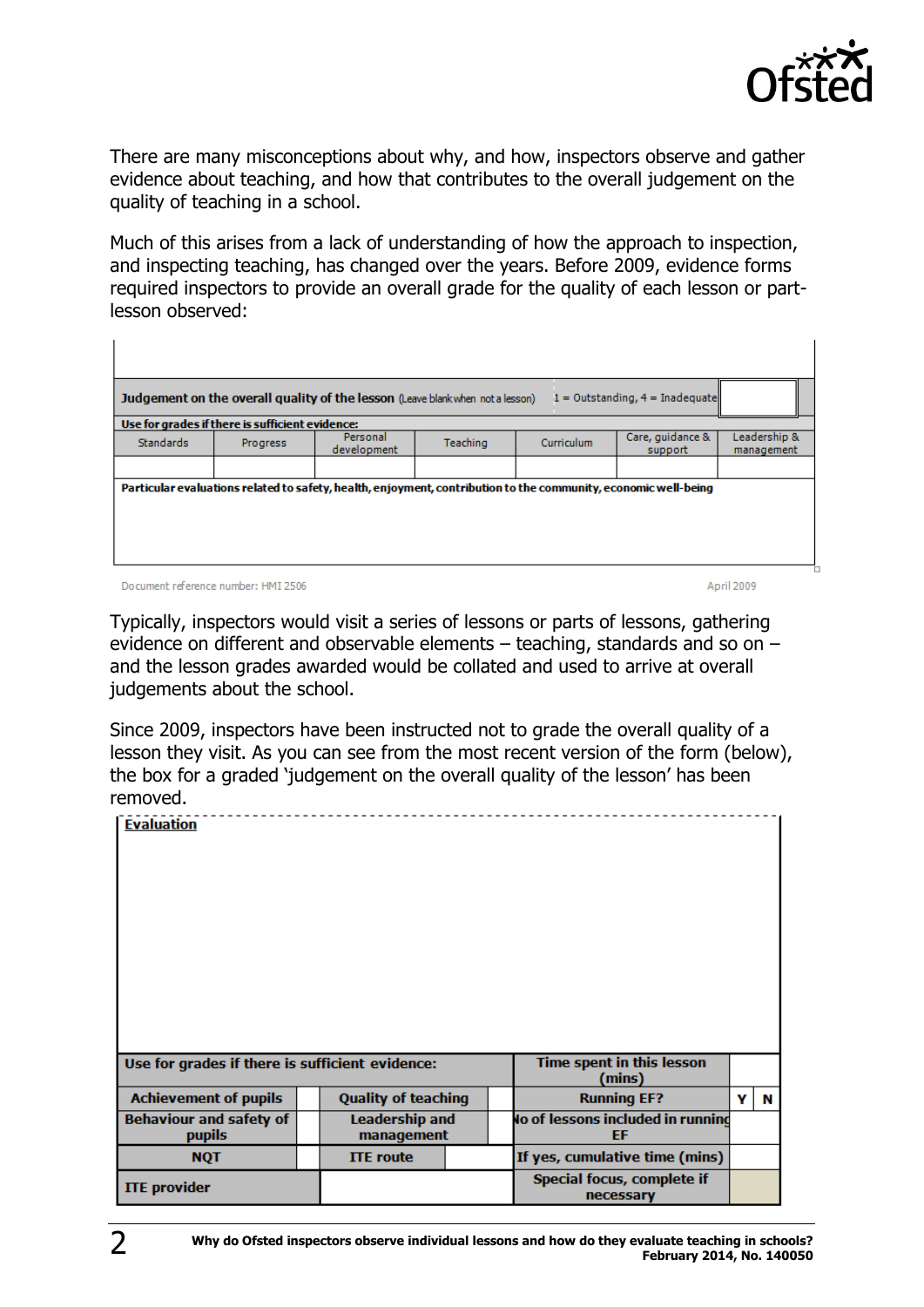

In the current form, there is a box to grade quality of teaching and it is here that much of the confusion lies. Inspectors may use this box to record judgements gathered from a wide variety of sources – not just lesson observations – for example, when looking at pupils' work or when looking at marking.

## **So why do we observe lessons at all?**

It's just one piece of a jigsaw of evidence about the work of the school that includes: the school's own observations and self-evaluation, joint visits to classrooms with the headteacher or other staff, evidence about how teaching has improved, the quality of work seen in books, teachers' marking, discussions with pupils and staff and, of course, test results and so on. In my view, inspectors must always spend time in classrooms when they inspect. It's where the main business of the school happens. But the way we use the evidence we gather in classrooms has changed.

## **Why is this change important?**

Inspectors do not judge the overall lesson. But it is still possible for an inspector to record a graded evaluation on an evidence form under one or more of the four main judgement headings, including teaching, where there is sufficiently compelling evidence gathered by observing routines, looking in books, listening to students and so on. It might be possible, for example, to see evidence of the impact of a recent decision taken by the leadership, which has improved behaviour.

But this is categorically not the same as judging a teacher, or even the teaching, and especially not a lesson overall, by evaluating the performance of the teacher in a lesson or a part of a lesson. Making a judgement about the quality of teaching, based on a wide variety of evidence gathered in the classroom and elsewhere, is not the same as judging how well a teacher performed. I know this may sound like splitting hairs – but it is an important difference.

Inspectors should not grade an aspect such as teaching, unless circumstances are exceptional, without considering the broad range of evidence that they can gather during a visit to a lesson – for example, the behaviour of the students and how well they are managed, subject knowledge, the standard of work completed in books, the quality of marking and so on  $-$  and use this to come to a view about what teaching is like for those students and its impact on their learning over time.

I was speaking to a colleague today, one of Her Majesty's Inspectors. He reminded me it is all about outcomes and that it does work both ways. In a classroom he was in recently, a teacher produced, literally, an all-singing, all-dancing lesson. There was music, comedy, costumes, games, 'thinking hats', and all with clear objectives on the whiteboard. He recorded a teaching quality grade of inadequate. Not because of the 'performance' on the day but because students' graffiti-strewn books hadn't been marked for six months and work was shoddy or incomplete. In contrast, he graded teaching as outstanding in a classroom where students sat reading in silence because of the exceptional quality of students' work and the teacher's marking in exercise books. He told both teachers what his conclusions were.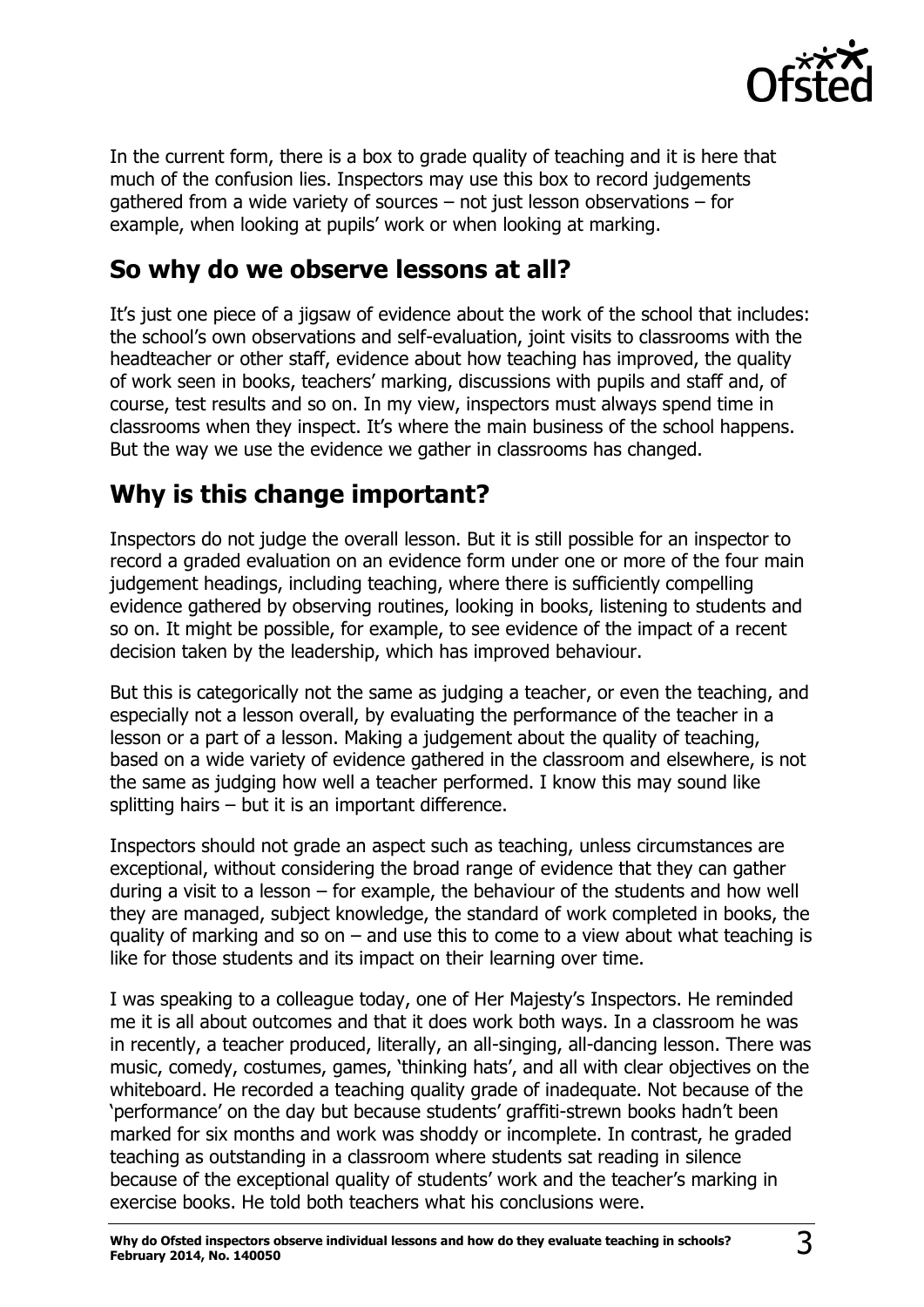

Moreover, inspectors will visit lessons for a variety of reasons. This can include looking at whether good literacy is promoted, to check on particular students' standards, following a group of students to check on their attitudes to learning in different contexts, or how effectively additional staff support students with special educational needs. They can also gather evidence about teaching outside of lessons – and frequently do – by speaking to students, looking at planning, undertaking work scrutiny and talking to senior leaders.

And however the evidence about teaching across the school is gathered and evaluated, inspectors must not simply aggregate the grades awarded when evaluating teaching. It says this very clearly in the published handbook for inspectors. They must take a view based on what they have seen in the school during the inspection alongside, for example, the school's own view of teaching across the school and other performance data.

So in short:

- Inspectors should not give an overall grade for the lesson and nor should teachers expect one.
- $\blacksquare$  If asked, inspectors will provide feedback to individuals on what they have observed, including the evidence they have gathered about teaching.
- They can share the grade for the evidence gathered about teaching, or other aspects, with an individual teacher. In most instances, it should include evidence about what is routine rather than one-off.
- Inspectors must ensure that this feedback does not seem to constitute a view about whether the teacher is a 'good' teacher or otherwise, or if they 'taught a good lesson' or otherwise. The feedback they give is confidential.
- Teachers need to understand this too, as they often clamour to know what 'grade' they got. I understand why they want to know, and it can be difficult to differentiate between a grade for teaching and a grade for the teacher. I accept that we may need to do more here.
- Evidence gathered directly or indirectly about individual teachers by inspectors should never be used by the school for performance management purposes.
- **Inspection is about evaluating the quality of education provided by the** school, by considering a range of evidence, and not about evaluating, individually or collectively, the performance of teachers through short lesson observations.

Too often, it seems to me, inspectors' visits to lessons are confused with the ones carried out by headteachers whose purpose may be to identify professional development needs or performance management. This is particularly the case with newly qualified teachers, where inspectors and course tutors or mentors are not gathering evidence for the same purpose. Inspectors need to know what the quality of teaching is like across a whole school, and how teachers are supported.